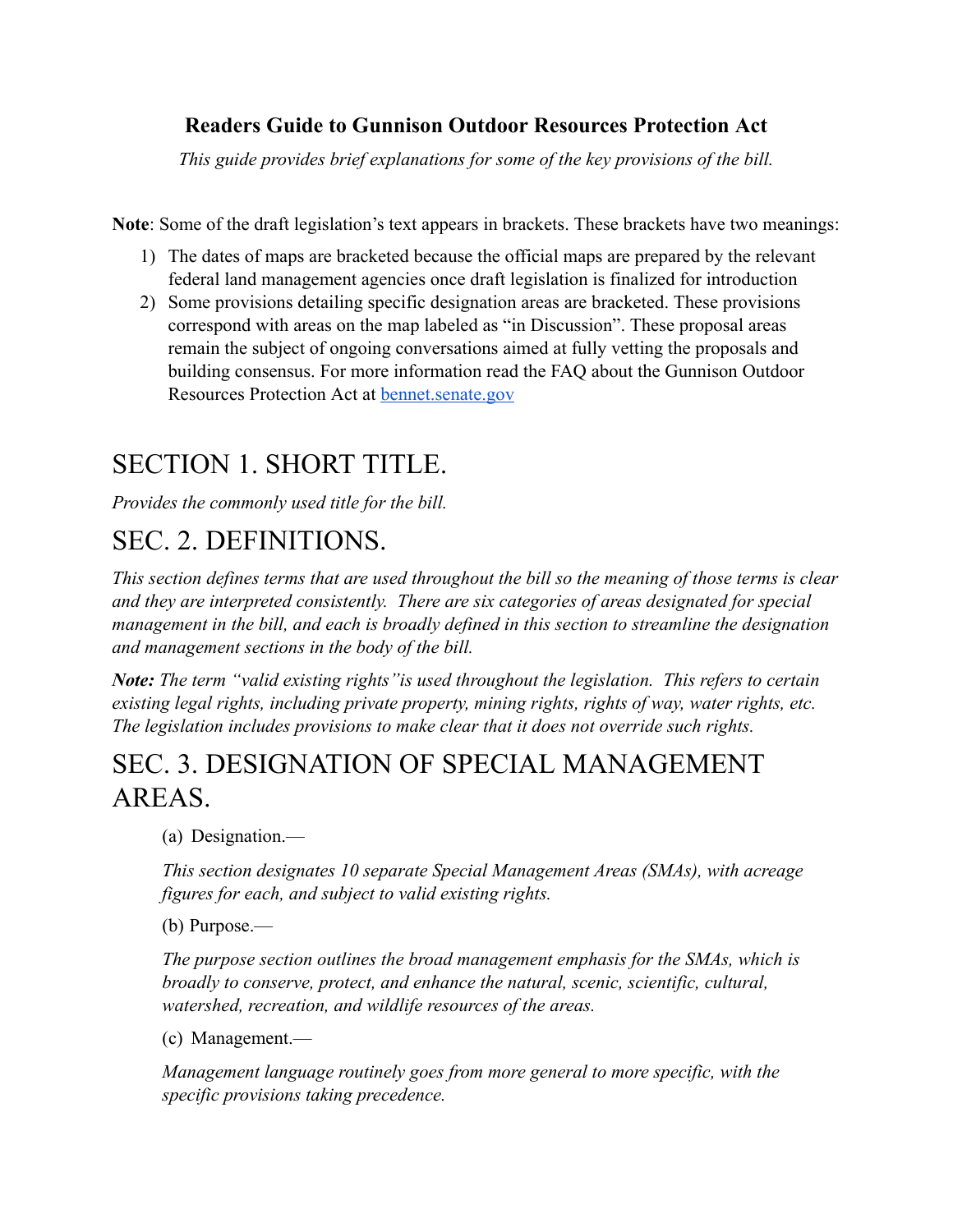#### (iii) POTENTIAL TRAILS.—

(3) LIMITATION.—

*These provisions are "savings clauses," and indicate that decisions on these trails will be made independent from the legislation, i.e., the legislation neither supports nor inhibits land manager's authority to allow or deny such trails.*

### SEC. 4. DESIGNATION OF WILDLIFE CONSERVATION AREAS.

(a) Designation.—

*This Section designates eight Wildlife Conservation Areas (WCAs), with acreage figures for each and subject to valid existing rights.*

(b) Purposes.—

*The purposes of WCAs emphasize conserving and restoring wildlife and wildlife habitat.*

#### SEC. 5. DESIGNATION OF PROTECTION AREAS.

(a) Designation.—

*This section designates four Protection Areas, with acreage figures for each, and subject to valid existing rights.*

(b) Purposes.—

*The purposes of the Protection Areas emphasize protecting the natural and undeveloped character of the areas.*

### SEC. 6. DESIGNATION OF RECREATION MANAGEMENT AREAS.

(a) Designation.—

*This section designates four Recreation Management Areas (RMAs), with acreage figures for each and subject to valid existing rights.*

(b) Purposes.—

*The purposes of the RMAs emphasize providing for and improving the management of recreational opportunities in the areas.*

# SEC. 7. DESIGNATION OF THE ROCKY MOUNTAIN SCIENTIFIC RESEARCH AND EDUCATION AREA.

(a) Designation.—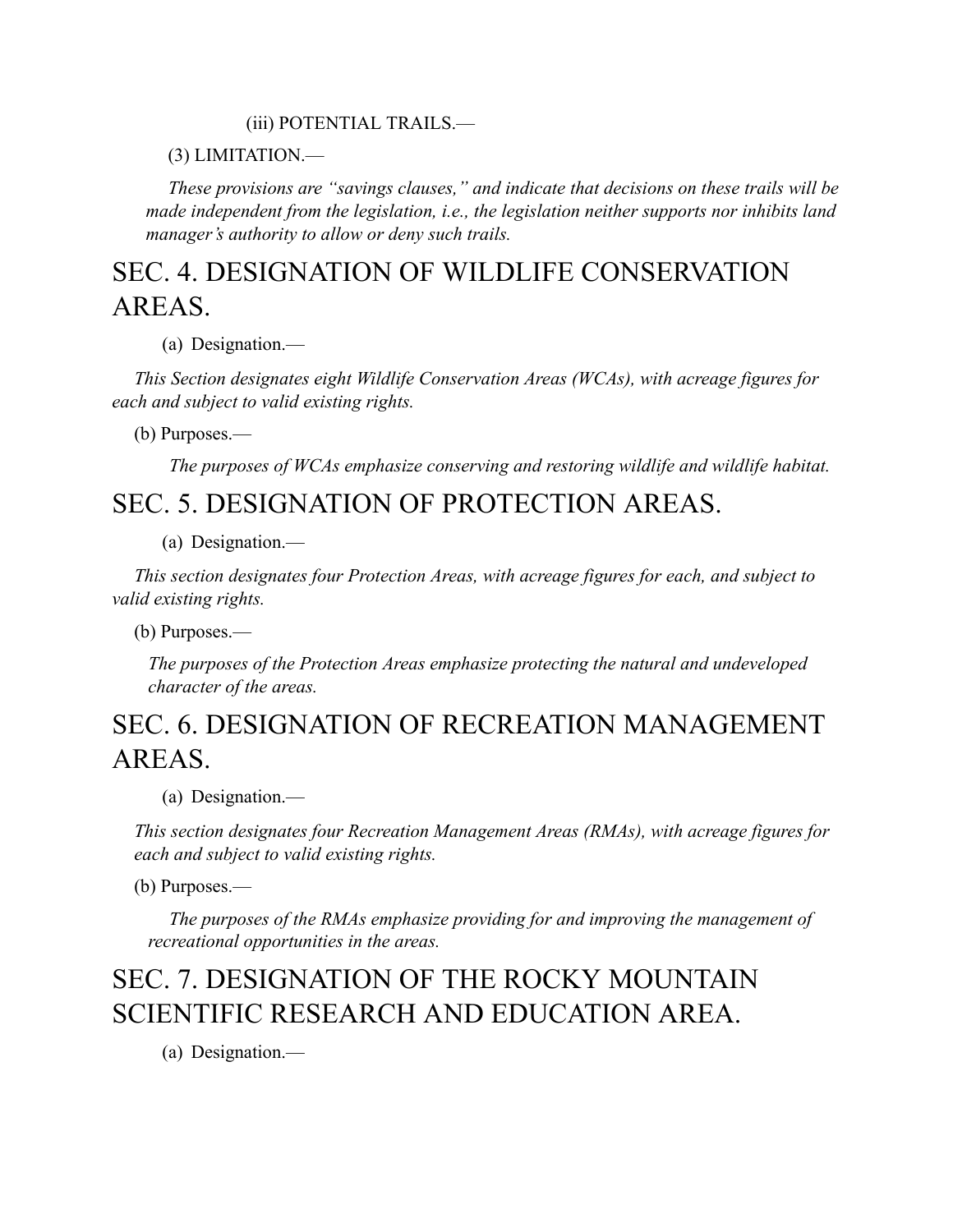*This section designates the Rocky Mountain Scientific Research and Education Area (RMSREA), which includes some of the key research areas for the Rocky Mountain Biological Laboratory, with an acreage figure and subject to valid existing rights.*

(b) Purposes.—

*The primary purposes of the RMSREA emphasize encouraging and preserving the conditions necessary for natural science research and education, and providing opportunities for the use of continually emerging techniques and methodologies in the conduct of such research and education.*

### SEC. 8. DESIGNATION OF WILDERNESS.

(a) Designation.—

*This section designates five new wilderness areas and a number of additions to six existing wilderness areas. The designations are accomplished by amending the 1993 Colorado Wilderness Act to add the new areas to that existing law – the reason for this is to apply the management language from that previous act to the areas in this bill, without having to repeat the language. In particular, the language addressing water rights in the 1993 Act has become the standard for many subsequent wilderness areas in Colorado.*

(b) Applicable Law.—*This section provides a technical clarification regarding certain dates in the Wilderness Act of 1964, ensuring that the date of whenever the GORP Act is enacted applies to existing grazing and valid mining claims.*

(c) Fire, Insects, and Diseases.—

*While language addressing fire, insects, and disease already is explicitly included in the Wilderness Act, it has become common to duplicate it in bills designating new wilderness (even though it was not included in the 1993 Colorado Wilderness Act), and so is added here.*

(d) West Elk Wilderness Boundary Modification.—

(1) IN GENERAL.—

*This section slightly modifies the boundary of the West Elk Wilderness to allow safe passage for snowmobiles and skiers around a dangerous avalanche zone.*

(2) WITHDRAWAL.—

*The area excluded from the wilderness will remain protected from new mining and mineral leasing, and privatization, for example.*

(e) Release.—

*Currently, the Powderhorn Wilderness Study Area is designated to retain the area's wilderness character. The portion of the WSA that is not designated as wilderness by subsection (a) is released from that designation, and would be managed as part of the Powderhorn Wildlife Conservation Area designated by section 4(a)(7).*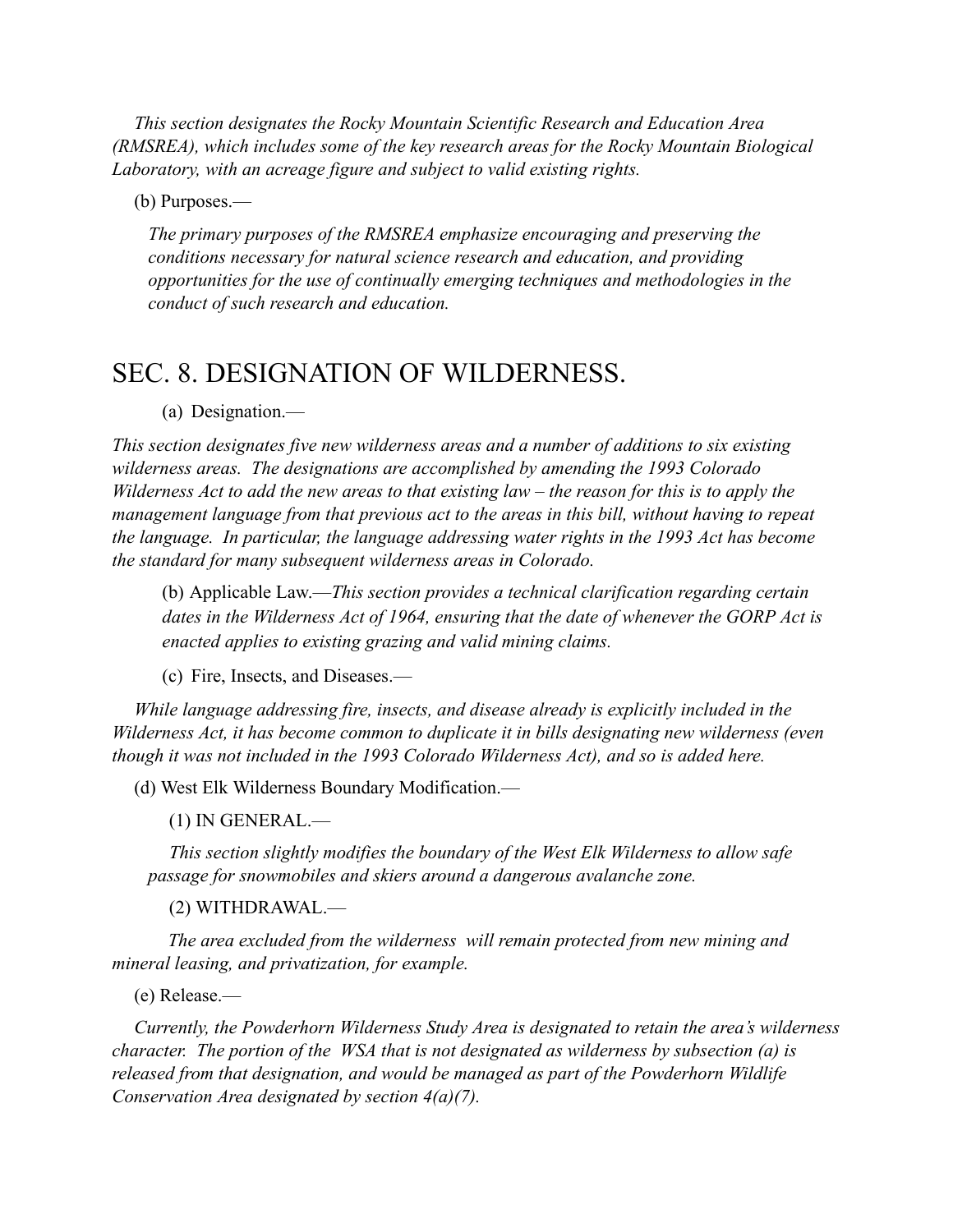### SEC. 9. GENERAL PROVISIONS.

(a) Maps and Legal Descriptions.—

*This provision ensures that maps accompanying the legislation are legally binding for the areas designated. Those official maps will be created by the federal land management agencies as part of the legislative process.*

(1) IN GENERAL.—

(b) Acquisition of Land.—

*This section ensures that 1. Non-federal land within the designated areas may be acquired by the federal land managing agencies only on a voluntary basis, ie. there is no federal condemnation authority; and 2. Any such lands acquired shall become part of the area designated in the legislation and managed accordingly.*

(c) Withdrawal.—

*This section provides that new mining claims or leases on federal lands within the designated areas are prohibited, and that the lands will not be disposed of (traded or sold to private ownership).*

(d) Fish and Wildlife.—

*Recognizes that the State will continue to have jurisdiction over wildlife management.*

(e) Grazing.—

*This ensures that livestock grazing in all of the areas designated for special management will be managed just as grazing is on other national forest or BLM lands. As described above, the provisions governing grazing in wilderness areas are applied through the 1993 Colorado Wilderness Act.*

(f) Wildfire, Insect, and Disease Management.—

*This section authorizes land managers to take whatever actions they deem necessary to fight fires, or insect or disease outbreaks within the areas designated for special management.*

(g) Vegetation Management.—

*This section specifies that vegetation management projects within the areas designated for special management may not be carried out for the purpose of commercial logging. However, vegetation management projects may be carried out for other legitimate purposes (including forest thinning and hazardous fuels reduction), and the merchantable materials produced from such projects may be sold commercially. To the extent such projects that include the harvest or sale of logs or other merchantable materials are carried out on lands beyond the wildland-urban interface, they would have to meet the restrictions that are described.*

(h) Roads and Trails.—

*This section describes the circumstances under which roads can be built and rerouted within the areas designated for special management.*